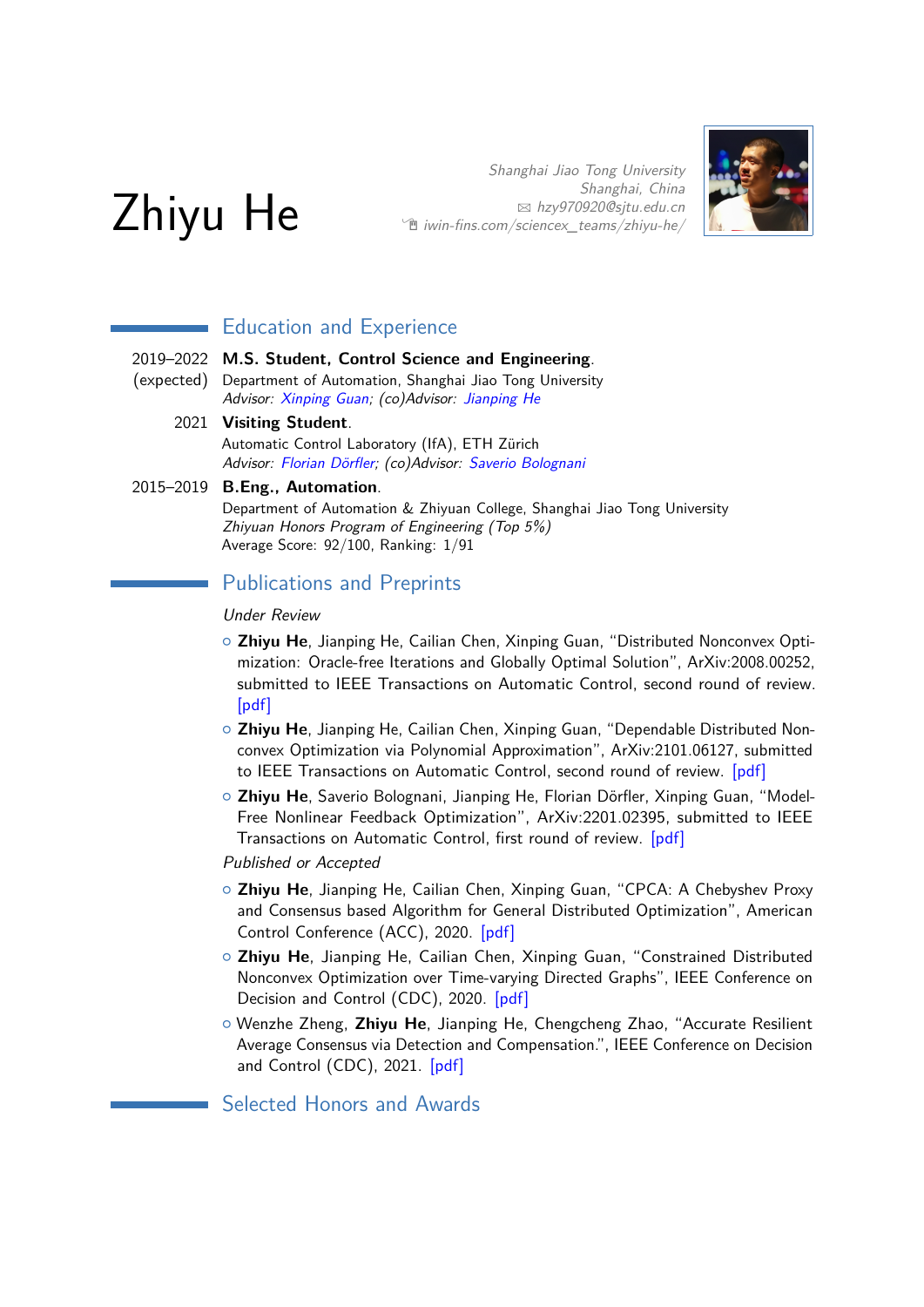- 2020 & 2018 China National Scholarship
	- &2016
- 2022 & 2019 Outstanding Graduate of Shanghai
	- 2019 Zhiyuan Honor Degree of B.Eng. (52/3500 recipients in class of 2019)
	- 2019 Zhiyuan Outstanding Student Scholarship (30/3500 recipients in class of 2019)
	- 2017 Samsung Scholarship
	- 2017 A-class Scholarship for Excellent Academic Performance (Top 1% in SJTU)

## Research Experience

#### July. 2021 - **Model-Free Nonlinear Feedback Optimization**

- Dec. 2021 Supervisor: Prof. Florian Dörfler and Dr. Saverio Bolognani, Automatic Control Laboratory (IfA), ETH Zürich
	- $\circ$  Develop a model-free feedback optimization controller to drive systems to efficient operating points of nonconvex objectives by utilizing real-time measurements of system outputs and updating control inputs based on gradient estimates.
	- $\circ$  Characterize the stability and the optimality of the closed-loop interconnection of the stable nonlinear dynamical system and the proposed controller.
	- $\circ$  Extend the design to handle general constraints that affect multiple inputs with Frank-Wolfe type updates.
- Mar. 2020 **Dependable Distributed Nonconvex Optimization via Polynomial Approxima-**Jan. 2021 **tion**
	- Supervisor: Prof. Jianping He and Prof. Xinping Guan, Dept. of Automation, SJTU
	- { Proposed an approximation-based algorithm to solve distributed optimization problems with nonconvex univariate objectives and set constraints, pursuing the guarantee of privacy preservation and robustness against network imperfections.
	- $\circ$  Developed a new privacy-preserving mechanism with novel designs and improved performance to prevent sensitive local objective functions from being leaked, and analyzed the effect of privacy preservation through (*α, β*)-data-privacy.
	- $\circ$  Addressed the robustness issue in face of various network imperfections, and proved that the proposed algorithm keeps effective and accurate when such imperfections are present.

#### Nov. 2018 - **Polynomial-approximation-based Algorithm for Distributed Optimization**

- July. 2020 Supervisor: Prof. Jianping He and Prof. Xinping Guan, Dept. of Automation, SJTU
	- $\circ$  Proposed a novel distributed optimization algorithm named CPCA, based on Chebyshev polynomial approximation, consensus and polynomial optimization via semidefinite programming.
	- $\circ$  Proved that this algorithm obtains  $\epsilon$  globally optimal solutions of nonconvex problems, where  $\epsilon$  is any arbitrarily small given error tolerance, and showed that it achieves distributed termination once the precision requirement is met.
	- { Provided explicit orders of complexities of communication and zeroth-order oracle queries of the proposed algorithm.
	- $\circ$  Pointed out that the notion of combining function approximation and consensus to deal with problems related to networked systems is of independent interest.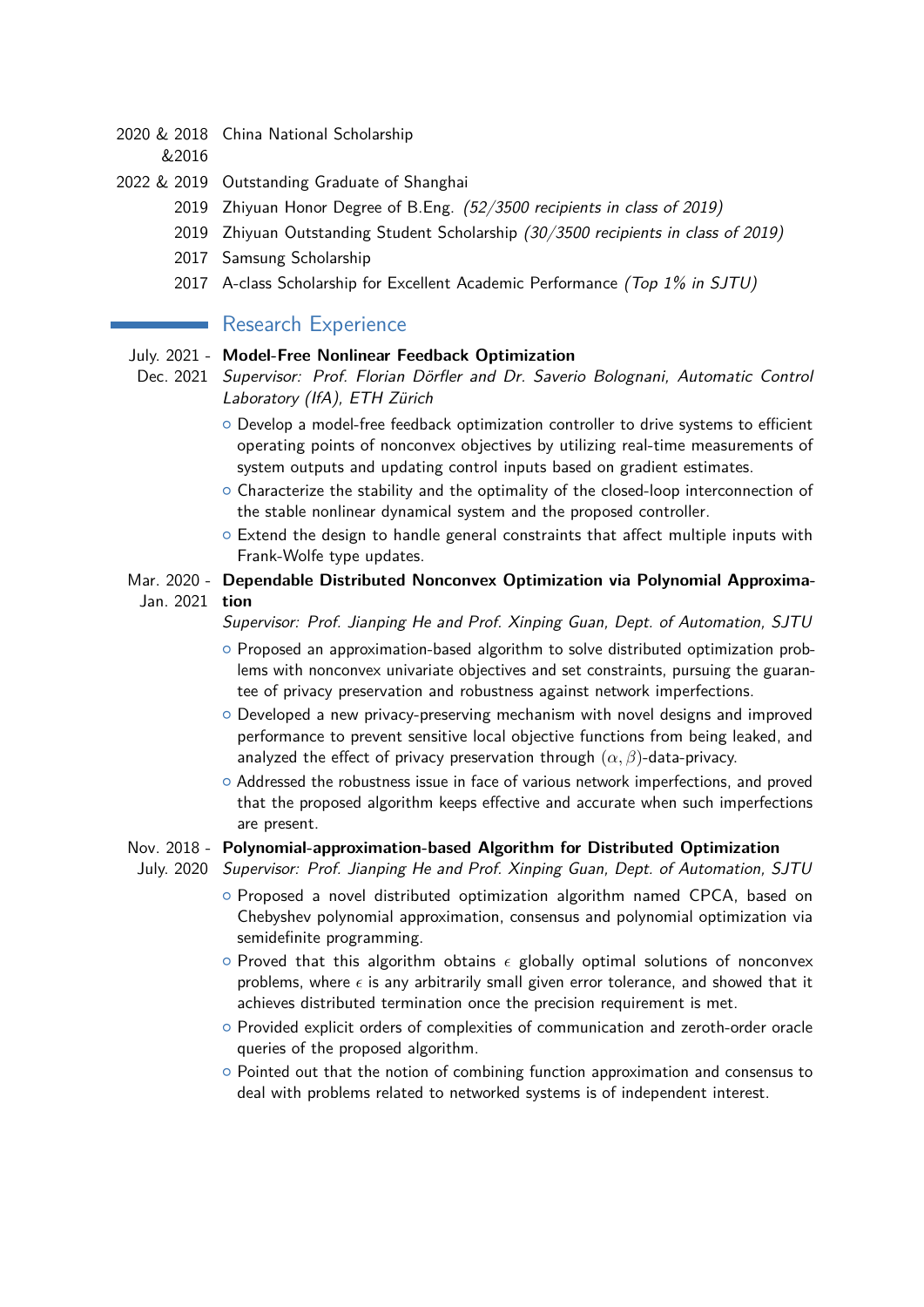### Febr. 2017 - **Predicting Protein Contact Maps Through Deep Learning Models**

- Febr. 2018 Supervisor: Prof. Hongbin Shen, Dept. of Automation, SJTU
	- o Extracted useful features from the sequence information of proteins.
	- $\circ$  Developed three models for predicting contact maps by using three both distinct and interrelated network structures of deep learning.
	- $\circ$  Conducted extensive evaluations and comparison of the developed models.
	- $\circ$  Modeled the spatial structures of specific proteins in the test sets based on the predicted contact maps.

## Joint Work and Supervision

- Dec. 2020 **Accurate Resilient Average Consensus via Detection and Compensation**
- Mar. 2021 With Wenzhe Zheng, first-year master student at Dept. of Automation, SJTU
	- $\circ$  Addressed the problem of resilient average consensus for multi-agent systems with misbehaving nodes by detecting misbehaviors via two-hop information, mitigating corresponding impact and achieving accurate average consensus.
- Mar. 2021 **Resilient Approximation-based Distributed Optimization** Now With Yilin Zhang, junior student at Joint Institute, SJTU
	- { Make the approximation-based distributed optimization algorithm resilient to adversaries, and characterize the sub-optimality by analyzing the sensitivity of the proposed algorithm.
- Apr. 2021 **Inference Attack in Privacy-Preserving Distributed Optimization** Now With Jisheng Xu, junior student at Dept. of Automation, SJTU
	- $\circ$  Infer the sensitive local information of the target agent based on noise-perturbed states and gradients communicated in privacy-preserving distributed optimization algorithms.

## **I**nvited Talk

- Dec. 2021 "Non-Convex Optimization Algorithms in Network Systems", The 1<sup>st</sup> Distributed Control, Optimization, and Security Zhizhen Academic Forum For Postgraduates (Online), Shanghai Jiao Tong University, China. [\[video \(in Chinese\)\]](https://www.bilibili.com/video/BV1kL4y1n7w6?p=2)
- July 2020 "Non-Convex Distributed Optimization: Novel ALgorithmic Design and Arbitrary Precise Solution", Intelligent Control Forum (Online), Peking University, China. [\[slides\]](https://iwin-fins.com/wp-content/uploads/2020/07/zhiyuhe-presentation.pdf)

# Additional Information

Skills and Languages

Programming MATLAB, Python, C++

Languages Chinese, English (TOEFL:114, GRE:328+3.5) Extracurricular Activities

- 2019 & 2018 Volunteers of Shanghai International Marathon
	- & 2017
- Sept. 2015 Member of the Press Office, Publicity Center of Youth League Committee, SEIEE, Oct. 2017 SJTU